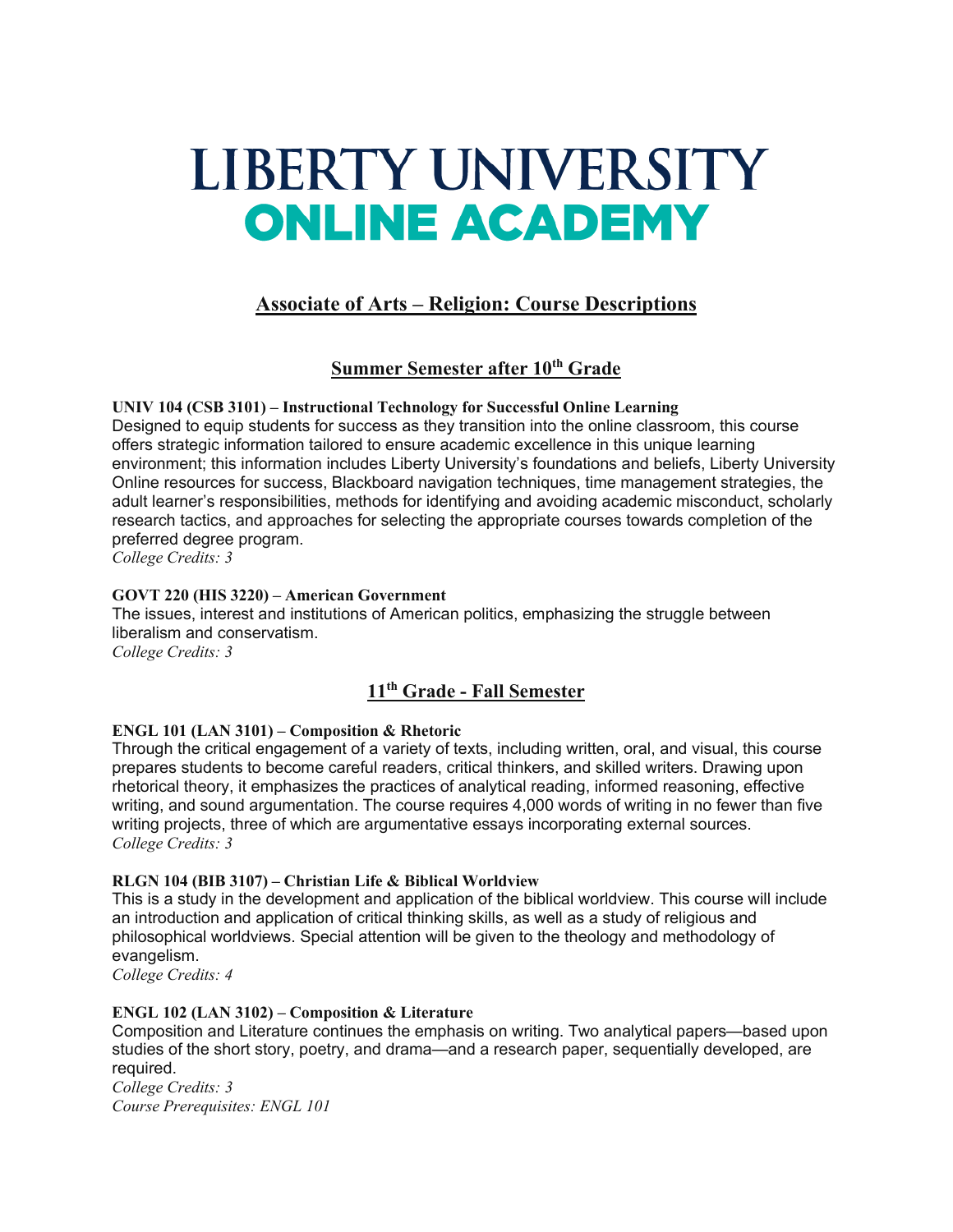#### **BIBL 104 (BIB 3106) – Survey of Old & New Testament**

This survey course is designed to lay a foundational understanding of Scripture via a historical survey of the Old and New Testaments. The student will engage a range of learning activities related to the issues interacting with biblical literature, basic hermeneutical principles, key themes and persons of the canon, and the redemptive theme of Scripture.

*College Credits: 4*

# **11th Grade - Spring Semester**

#### **COMS 101 (LAN 3103) – Speech Communication**

Study and practice in communicating ideas competently in public speaking. Students are also given a foundation for the development of communication skills in other human communication contexts, including dyadic and small group communication. *College Credits: 3*

#### **THEO 104 (BIB 3104) – Intro to Theology Survey**

This course is an introduction to the basic tenets of Christianity. *College Credits: 4*

#### **GLST 200 (GLS 3200) – Intro to Global Studies**

This course is an introduction to understanding the history, principles, and foundations of global engagement. Additionally, this course lays the groundwork for an intercultural career and provides principles for engaging the current global environment. (Formerly ICST 200) *College Credits: 3*

**RLGN 301 (BIB 3301) – Research & Writing for Religious Disciplines \*Religion Associate Track Only** This course builds upon the concepts for scholarly research and writing to prepare students for completing scholarly research and writing specifically within the religious disciplines. The course covers various methods and aims for research within religious disciplines, tools for performing scholarly research, and the tools for writing clearly and effectively in an academic setting. *College Credits: 3*

*Course Prerequisites: BIBL 104, THEO 104, ENGL 101, ENGL 102, & UNIV 104*

# **Summer Semester after 11th Grade**

#### **MATH 115 (or higher)**

Students must take MATH 115 or higher. MATH 115 is recommended. *College Credits: 3 Course Prerequisites: MATH 110, Math Assessment, or SAT/ACT*

## **BIOL 101 (SCI 3101) – Principles of Biology**

An examination of the fundamental characteristics common among living things. Emphasis is placed upon studies of the cell, energy, metabolism, reproduction, heredity, ecology, phylogeny and the diversity of life.

*College Credits: 3*

#### **BIOL 103 (SCI 3103) – Principles of Biology Lab**

Laboratory exercises selected to demonstrate basic biological concepts. Emphasis is on plant and animal cell chemistry, composition and function, organismal structure and function, biological diversity and population ecology. *College Credits: 1*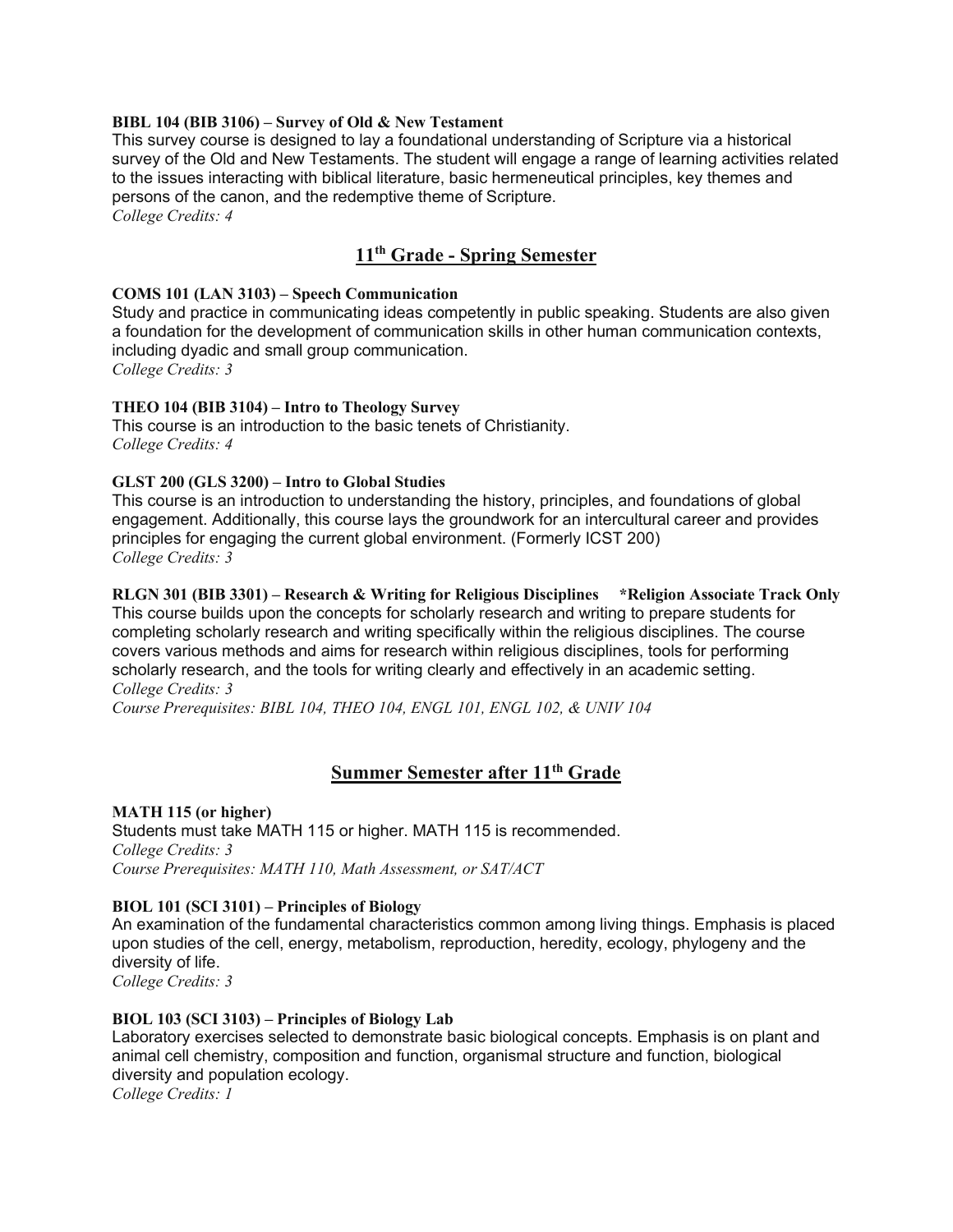# **12th Grade – Fall Semester**

# **ENGL 202 (LAN 3202) – American Literature II**

A survey of American literature following the American Renaissance. Two critical papers are required. *College Credits: 3*

*Course Prerequisites: ENGL 101 & ENGL 102*

#### **GLST 220 (GLS 3220) – Intercultural Communication and Engagement**

This course will take a close look at behaviors and core values of the North American culture, identify areas where these values are barriers to effective intercultural communication and explore principles for effective engagement in another culture. *Course has additional \$30 fee for course materials College Credits: 3*

## **PSYC 101 (ASC 3101) – General Psychology**

Introduction to Psychology as a scientific discipline concerned with the study of behavior. Consideration will be given to such topics as human development, motivation, emotion, perception, learning, personality, intelligence, measurement, and applied areas. *College Credits: 3 \*Subject material may be considered sensitive by some students*

#### **BIBL 360 (BIB 3360) – Methodical Study of Scripture**

This course is an introduction to the basic principles of biblical interpretation and hermeneutical procedures. The student will develop the skills to practice a methodical approach to the observation, interpretation, and application of the Scripture across its various genres.

*College Credits: 3 Course Prerequisites: BIBL 104 & RLGN 301*

# **12th Grade – Spring Semester**

## **THEO 360 (BIB 3362) – Theological Interpretation of Scripture**

This course is a survey of biblical theology with specific attention given to the primary theological themes of the Old and New Testament. It explores how each testament informs the redemptive storyline of the Bible. Various soteriological themes and theological systems such as dispensationalism and covenant theology are addressed. This is to lay a foundation for understanding the relationship between biblical theology and current theological issues. *College Credits: 3*

*Course Prerequisites: BIBL 104, RLGN 301, & BIBL 360*

## **APOL 220 (BIB 3220) – Intro to Apologetics**

This course equips students with a foundational understanding of, and skills within, the field of apologetics. Students will explore the major apologetic issues that arise today and will learn both critical thinking skills and theological principles in order to respond persuasively. *College Credits: 3*

# **CRST 290 (BIB 3290) – History of Life**

An interdisciplinary study of the origin and history of life in the universe. Faculty will draw from science, religion, history, and philosophy in presenting the evidence and arguments for creation and against evolution.

*College Credits: 3*

*Course Prerequisites: College Science Course*